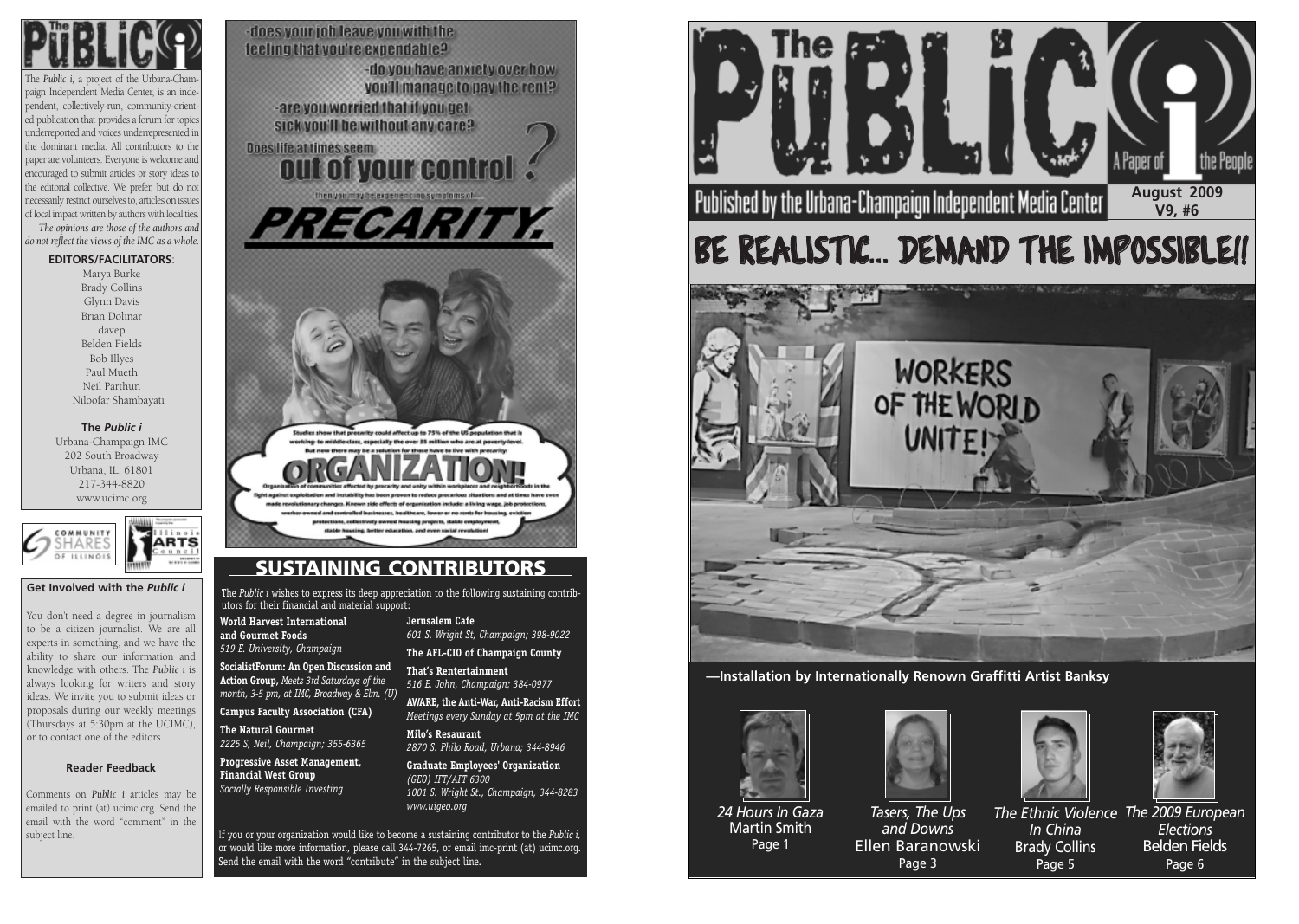

I FIRST WANT TO THANK THE C-U COMMUNITY for their support of my participation in the Viva Palestina delegation. There is amazing local solidarity for justice in Palestine, and many people gave generously to make my trip possible.

The Viva Palestina delegation, led by British Member of Parliament, George Galloway and former Green Party Presidential candidate, Cynthia McKinney, negotiated one bureaucratic obstacle after another from Egyptian authorities. The convoy finally left for the Rafah border crossing after several days with some of its supplies barred from getting through.

The delegation of solidarity activists was allowed to enter Gaza on July 15 with truckloads of desperately needed humanitarian supplies—but under the condition that the convoy leave again within 24 hours.

On Thursday morning, we began with a tour of the destruction. Everything and everyone was targeted. Mosques were destroyed and graveyards shelled. In fact, you will find none of the minarets common to most mosques throughout the Middle East, because they were all bombed. Destruction of religious institutions is a war crime.

We saw shelled hospitals and burned out ambulances rotting away in ruins—all part of the detritus of Gaza. There has been little reconstruction because the over two-year siege by Israel has made materials scarce. Basic medical supplies, pencils, and even footballs are forbidden from entry.

Pictures of the destruction of the American Internation-School in Gaza have been shown around the world. We were all shocked at this example of the extreme, savage brutality of the Israeli government. It's important to note that while this destruction of the American school was deplorable, there were several Palestinian schools, even elementary schools, likewise bombed into rubble. Civilians were targeted. We saw holes and pockmarks in many concrete apartment dwellings where the Israelis had

shot shells into civilian quarters in what is also classified by International Law as a war crime. White phosphorus, illegal when used against civilian targets, was used here, just as it was by the US against the people of Fallujah.

I hope that peace will spread among our country in order that we may live as the whole people among the world and have our rights. I had 17 neighbors killed during the war, including 10 who were in one house, and they were mostly women and children. During the bombing, we were scared, and now we have so many children suffering from psychological pains. Whenever they hear a loud noise, they cry out, "A bomb! A bomb!" and start crying.

One picture shows children playing near refuse piles as seen from our bus tour. Gazans have no services, such as trash disposal, amenities that we take for granted in the US.

We drove through the northern part of Gaza in the area of Jabaliya where the worst destruction was evident. Where other parts of Gaza had partially wrecked buildings and remnants still standing, this entire working-class area was almost completely leveled. We witnessed the ruins of a concrete factory, a stone and building factory, and a juice factory. The attacks destroyed not only buildings, but people who were at work there as well. Israeli targets included people and their means of livelihood.

All around we saw graffiti like, "Steadfast, we will not give up despite the siege," on almost every small storefront and apartment dwelling. Gaza graffiti comes in four kinds. One is for electioneering and political campaigns. Another marks where a particular political faction has control, such as, "Hamas resisted for the protection of the city." We also saw "Al-Aqsa Brigade" and "Freedom Fighters Brigade." A third type marked where a martyr had given his or her life. One announced, "Here is the mother of a hero."

The final category includes political and social messages. We were moved by the power and will of Gazans to endure and struggle, as captured in these art forms of grassroots resistance with slogans like: "Unity is a bounty and a blessing to the resistance"; "The strength of our community is the hallmark of our civilization" "Jerusalem will always be the capital of Palestine"; "Resistance and struggle is the way to victory"; "Our future is bright"; "With patriotism and unity, we will move forward"; "Make your voice heard"; and "A commitment to martyrs, refugees and our Jerusalem." In speaking with many of the volunteer translators, I asked them what they wanted Americans to know. Mohamad Aldada, who lives in Jabaliya said:

In fact, a recent study found that 73% of Gaza children are suffering from behavioral disorders due to the Israeli war, and there is a significant deterioration in the psychological well being of children living in the Gaza Strip. Mohamad continued:

We had so many martyrs that we buried. When there was a martyr, the sheik informed the neighborhood by chanting from the mosque, and we then prepared a public burial. From everywhere, Israel was so brutal and savage. We had funerals every day, so many funerals. It was like hell. Darkness was all around, even during the day. The streets were empty, and no one could work. The bombs surrounded us.

Mohamad added that in northern Jabaliya at Beit Lahia, near where he lived,

The people now practice their daily life, because there's nothing to be afraid of from the U.S.-made bombs, tanks, F-16s and helicopters any longer. They aren't afraid because so many of their family members were killed. They feel like they have nothing left to fear. People prefer to practice their daily life as if it was before the war. They are not afraid because so many of their family members were killed. They feel like they have nothing left to fear.

Another translator, Mahmoud Elhajjar commented:

The last war on Gaza was beyond description, it is hard to describe the situation when you are near to death, the whole areas are burning around you and the sky is full of different kinds of Israel's fighter planes hitting everything that moves. So what I would like to say and what I would like Americans to know is that we live in a tightened deadly siege. We need for all of the free world, and especially the Americans, to increase the pressure and their efforts more and more to break the intolerable siege. We, as Palestinians, just want to live in peace, nothing but peace.

After the tour we went to a special meeting of family members whose children have been detained and are in Israeli jails. We put a face to one of the detainees via a picture a man shared with us of his son.





After we delivered the supplies to the hospital, we returned to the hotel for a final ceremony of thanks and salutations. The day had been so busy that it was difficult to fully grasp the import and meaning of the past 24 hours. I can say that I never felt sadness throughout the day. In retrospect, I wonder why my emotions felt buried, stunted, and cut off from the day's events. I believe it is because of the surreal mixture of life in Gaza–a people who continue to struggle and resist amid a landscape of rubble and carnage where most would have long ago given up. The Palestinians I met did not want pity–they wanted peace "so that we may live as the whole people among the world and have our rights." The people I met did not want us to feel anguish, they instead requested allies in the struggle for justice. The courageous and welcoming Palestinians in Gaza have no need for misery, they want a Movement to demand the Boycott, Sanction, and Divestment from Israel. They deserve our solidarity, our support, and our spirited resistance. For more on Viva Palestina, please go to http://www.vivapalestina-us.org/

### **24 Hours In Gaza**

*By Martin Smith*

The scars of war on a civilian's house





Martin in front of the destroyed American Int'l School

*Martin Smith is a member of Iraq Veterans Against the War and the International Socialist Organization.*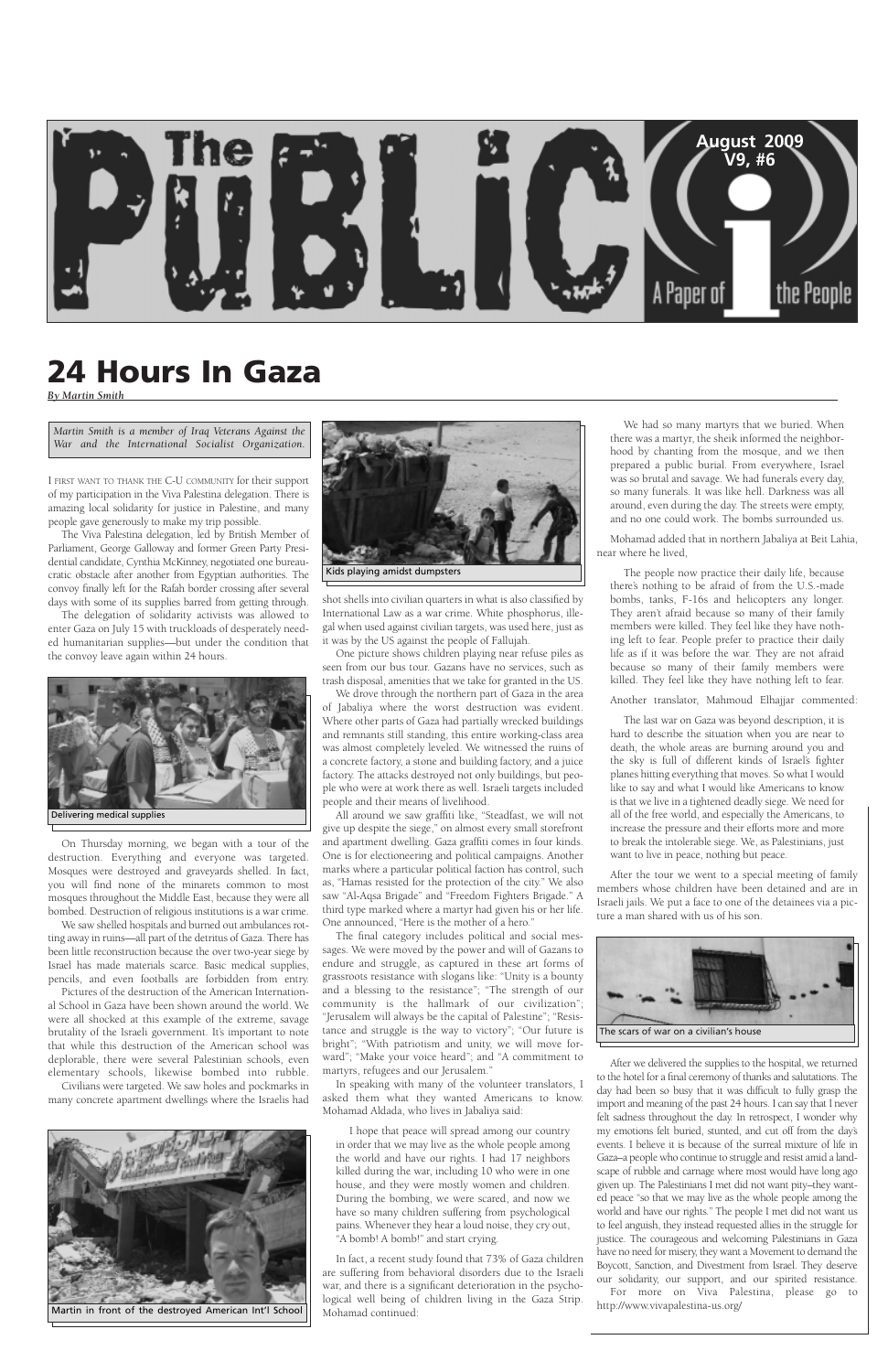# 2 • the *Public i* **www.ucimc.org** / www.publici.ucimc.org **August 2009**<br>**COMMUNITY FORUM** ((2)

THE UNITED STATES IS UNIQUE in the world for its overzealous love affair with life without parole sentences (LWOP). It is one of the few western countries to have LWOP sentences and the only country in North America to have them. Even the other western countries that do have LWOP sentences reserve them for only the most extreme circumstances (e.g. acts of treason or serial murder). In contrast the U.S. uses this sentence prolifically, currently having almost 35,000 people serving LWOP. More embarrassing is the fact that we are the lone, adamant, upholders of the right to sentence juveniles to die in prison, which the rest of the world views as barbaric.

There is a near universal consensus in the international community that it is immoral and reprehensible to execute or incarcerate a juvenile for life without parole. The U.S. Supreme Court, acknowledging these views, finally abolished the death penalty for those under 18. Unfortunately we are still one of the last holdouts who currently have juveniles sentenced to die in prison by way of LWOP. According to a study by Human Rights Watch and Amnesty International in October 2005, only 4 countries have juveniles serving LWOP: Tanzania has one, South Africa has four, Israel has seven, and the U. S. (the "land of the free") has over 2,200. Even this number is deceiving though as it fails to take into account the thousands more who have sentences so long that they constitute LWOP (e.g. 100 years at 100 percent). There are numerous calls to abolish LWOP sentences for juveniles worldwide. The U.S. stands unabashed against them all. In 1989 there was the United Nation's Convention on the Rights of the Child. Article 37(a) of this Convention provides, "Neither capital punishment nor life imprisonment without the possibility of release shall be imposed for offenses committed by persons below eighteen years of age," and Article 37(b) states, "detention or imprisonment must be used as a last resort and for the shortest appropriate period." Throughout history no other human rights treaty has been ratified by so many so quickly. To date 191 out of 193 countries have ratified it. The U.S. and that other stalwart protector of human rights, Somalia, are the only two to refuse to do so. In 1992 the United States became a party to the International Covenant on Civil and Political Rights. This prohibits LWOP sentences for juveniles. More recently the United States was the lone opposition (176-1) against a resolution in

the U.N. General Assembly calling to "abolish by law, as soon as possible, the death penalty and life imprisonment without possibility for release for those under the age of 18 years at the time of the commission of offense."

In a 185 to 1 vote (again U.S. v. the World) in December of 2006 the U.N. again took up a resolution calling to abolish LWOP for juveniles. The U.S. State Department's defense of this position was that it's mostly a matter of state

law and that the juveniles, some as young as 13, were "hardened criminals who had committed gravely serious crimes." Regardless of the fact that brain research has shown that a person's brain doesn't fully mature until the mid-twenties, how hardened of a criminal can a 13 year-old be? What was he doing, sticking his mother up for breast milk as a baby? Maybe robbing the cookie jar as a toddler? The ignorance of the State Department is astounding when you consider that close to 60% of these juveniles serving LWOP have no prior convictions.



Approximately 10 percent of the 73 kids age 13 or 14 who were sentenced to die in prison were sentenced for crimes where no one even died. In one instance no one was even injured. More

than a quarter of juvenile lifers were not the actual perpetrators of the crimes, but were rather found guilty by way of accountability or felony murder statutes, in the classic "getaway driver is just as guilty" reasoning.

Rather than seeing a decline in the use of LWOP sentences we've seen an expansion. LWOP sentences are more prevalent overall and those for juvenile offenders are now used three times more often than 15 years ago.

Part of this love affair with LWOP sentences is due to the shortsightedness of the anti-death penalty movement. (The death penalty is another issue the U.S. stands steadfast in support of). In their rationalization of the lack of need for a death penalty, they push LWOP as the "perfect alternative." A couple of decades ago only a handful of states had LWOP sentences. Now almost all of them do. As has been shown time and again, our criminal justice system is broken and more than 100 people have been put on death row for crimes they were later found to be innocent of. In Illinois,

more people were exonerated from death row than executed when former Governor Ryan finally had enough and called a moratorium. People sentenced to LWOP (there are over 1,400 in Illinois alone) went through this same broken system, but without the added safeguards afforded to people sentenced with the death penalty. Thus it is much more difficult for a lifer who was wrongly convicted to get his conviction overturned; ergo many more innocent people

> are almost definitely serving LWOP sentences than were sentenced to be executed. This is especially so since there are many more people sentenced to LWOP than to death each year.

The courts have amazingly decided that sentencing a juvenile to LWOP does not violate the 8th Amendment right against cruel and unusual punishment. The hypocrisy of many LWOP sentencing schemes and court rulings is glaring. Take Illinois as an example again: Article 1, Section 11 of the Illinois Constitution specifically states, "All penalties shall be determined both according to the seriousness of the offense and with the objective of restoring the offender to useful citizenship," and part (d) of the purposes of the Illinois Code of Corrections is likewise to "restore offenders to useful citizenship." Nevertheless, in 1978 the Illinois legislature passed a law making all life sentences in Illinois LWOP. Prior to this a life sentence allowed for parole eligibility after 11 years. The Illinois Supreme Court has ruled that a LWOP sentence does not violate the Illinois Constitution due to the "fact" that an offender still has a chance (theoretically at least) to get out of prison by way of clemency from the governor. Unfortunately this is not realistic in today's tough on crime rhetoric, inflamed fear mongering, political world. No governor with political aspirations (which is all of them) will risk granting clemency and being painted as a bleeding heart liberal, soft on crime, or even worse, be blamed for letting someone out who reoffends upon release. Compared with the rest of the world, the United States incarcerates more of its citizens per capita than anyone else, and for much longer than any other industrialized country. *Continued on next page*

### **Unilaterally Punitive**

#### *By Joseph Dole*

INCARCERATION AT THE TAMMS SUPERMAX was approved by the Illinois legislature in 1998 as a short-term, one-year "shock-treatment" program for men in other Illinois prisons,who cause harm to guards or other inmates. However, Tamms has become a warehouse of human rights disasters.

Over one-third of the original prisoners have been in Tamms in total solitary confinement for the entire eleven years. They

leave the cell only to exercise alone in a concrete box two to five times per week. They are fed through a slot in the door. Suicide attempts, self-mutilation, and severe mental illness are common at Tamms, an unsurprising consequence of the harsh punishment of long-term isolation. The mentally ill prisoners at

Tamms, whether their condition is caused by solitary confinement or other illnesses, often do not receive adequate treatment.

Rep. Julie Hamos of Evanston has proposed House Bill 2263, also endorsed by Rep. Naomi Jakobsson, which seeks to end indefinite sentences of solitary confinement at Tamms and establish clear criteria for deciding who should be transferred there. The bill will establish the following:

- 1. Prisoners can only be sent to Tamms if they assault (or attempt to assault) guards or other prisoners, escape from custody, or otherwise seriously disrupt prison operations.
- 2. Prisoners must be told why they are being sent to Tamms and be given a fair hearing.
- 3. Prisoners will not remain at Tamms for more than one year, unless transferring them back would endanger the safety of staff or other prisoners.
- 4. Prisoners with a serious mental illness will not be sent to Tamms.

Vigils for Reform at Tamms Supermax Prison were held in a number of Illinois communities on Thursday, July 16. The Champaign-Urbana vigil was held outside the First Mennonite Church in Urbana. Large banners were raised at the corner of Springfield and Lincoln avenues, designed

by Esther Portnoy of St. Andrew's Lutheran Church and beautifully colored by children from the local Mosque. The banners read: "Long-term Solitary Confinement Is Cruel."

Prayers were said for improved treatment of the prisoners, for the families of the prisoners, and for the safety of the lawenforcement officers; brief speeches were made on the need for these reforms; and the names of the 245 prisoners currently incarcerated at Tamms were read aloud.

The spouse of one of the inmates at Tamms was present with their two daughters.

To learn how you can become involved in reform at Tamms Supermax, visit: www.juliehamos.org/tamms.

### **Vigil for Reform at Tamms Supermax Prison in Southern Illinois**

*By Conrad Wetzel*



*Joseph Dole is an inmate at Tamms, and recipient of books from CU Books to Prisoners Project. This essay won 2nd prize in the 2009 Prison Writing Contest sponsored by PEN.*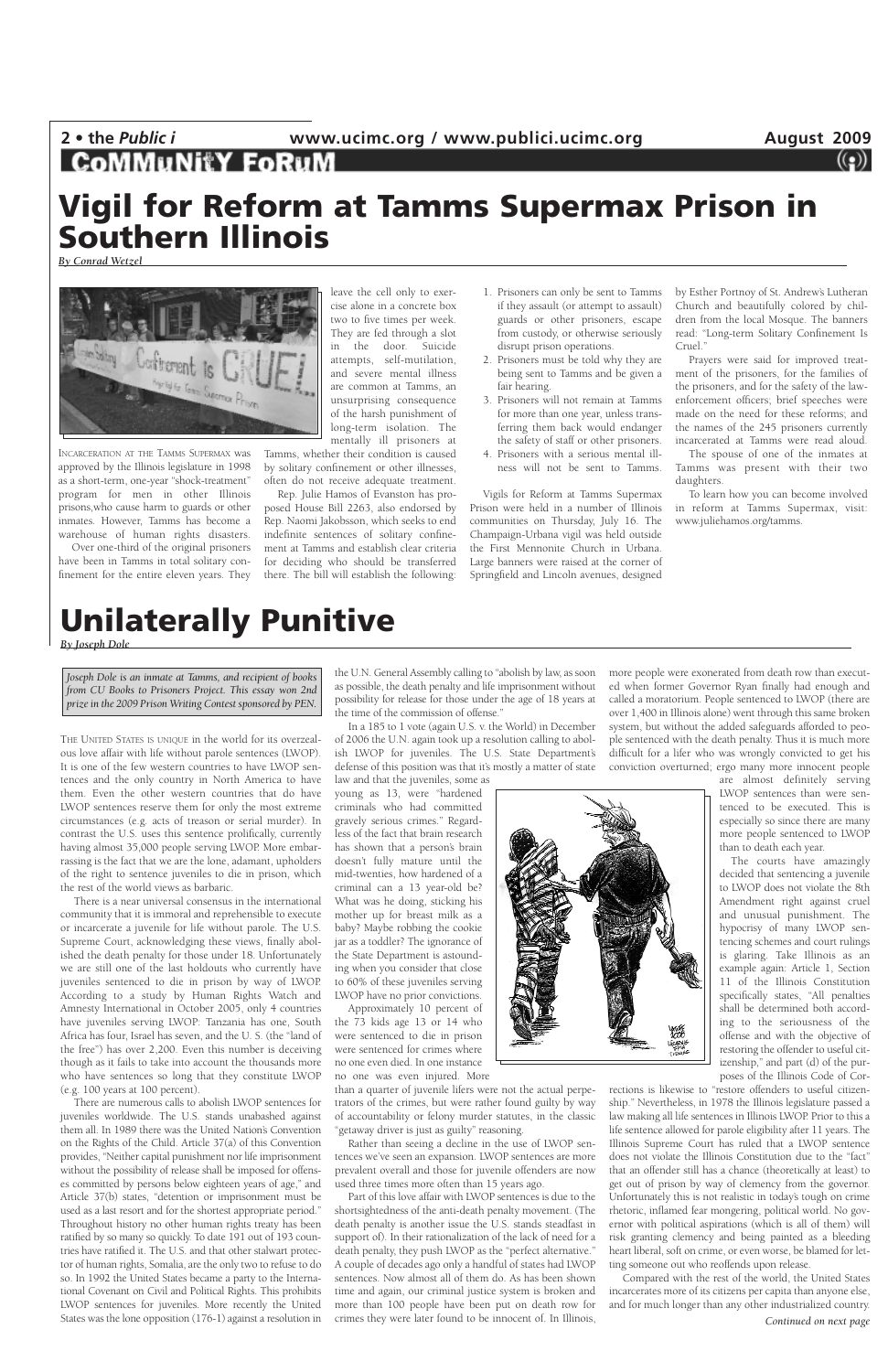CURRENTLY, 14,200 OUT OF 17,876 state and local law enforcement agencies in the U.S. possess tasers (2009 figures). In Champaign County, the Sheriff's Department has them for use anywhere in the county and in the two jails. The cities of Urbana and Champaign do not currently have them, but the Champaign Chief of Police will be discussing his request for acquiring ten tasers with a City Council study session sometime in the future.

#### **JUSTIFYING THE USE OF TASERS**

Law enforcement executives maintain that tasers reduce injuries to their officers and save the lives of suspects who would otherwise have been shot with guns. A variety of reports bears out the claim of reduction of injuries to officers by comparing the statistics from before and after the use of tasers. A "prospective field study", (reported on in the AMA review of research on tasers, June, 2009) illustrates the possibility of saving lives of suspects. The Dallas Police Department activated tasers 426 times from Nov. 2004 to January 2006. "All suspects who were subdued by this means were evaluated by paramedics, the jail intake nurse, or a PD tactical physician. One subject in the "excited delirium" state (high elevated body temperature - 107 degrees in the ER) collapsed and died after two standard discharges. No other suspect had an injury requiring treatment other than simple first aid. In 5.4% of the deployments the Taser was deemed to have clearly prevented the use of lethal force. That would be 23 people who were spared the gun, which kills 50% of the time that police officers use them. Doing the math, that would mean that one person died proximate to tasering while 11 - 12 people were saved.

The report ends with an important caveat: "The use of a comprehensive training program likely contributed to the strong safety record in this study, as well as the fact that police personnel knew all Taser applications would be strictly evaluated for compliance with established departmental use-of-force policies." (AMA Report, June, 2009).

#### **ACTUAL AND POTENTIAL ABUSE**

Without such oversight for police compliance, tasers are easy to abuse. For instance, they have been used to torture prisoners in jails. Four incidents in the Champaign County Jails came to light in late 2005 as a result of guards "turning in" their superior. A year earlier, a college student brought in for disorderly conduct at a bar, was tied to a chair, hands and feet, with a spitting hood over his head and tasered several times. He filed complaints with the Sheriff and the FBI, but there was no corrective action. Then the exact same procedure happened again with a different prisoner, but this time guards reported their superior. The Sheriff acted as if he had never heard of such behavior before.

The death of over 400 people in the U.S. has been "proximate" (shortly after) to the use of tasers. This phrase must be used because the scientific research does not yet exist, which would show the number of taser shots that cross a threshold into lethal territory. Many people have encountered their death proximate to tasering with multiple or prolonged taser shots. The research on what taser shots to the chest did to people who turned up dead from cardiac arrest has yielded mixed results. More will be done. Research needs to happen on why so many of the dead proximate to tasering are in a category known as "excited delirium." This could be, as Taser International claims, that these people are on their way to death in any case, with their elevated body core temperatures; or it might be that there are better methods that could be used to preserve their lives.

There is a completely different type of downside to the theory of tasers saving lives: somewhere between 80% and 90 % of those dead proximate to tasering were unarmed! It is a fairly unusual case (and outside of policy) in which police use guns on individuals who are not in possession of a weapon on their person. It could be that the police are choosing the taser in situations where they have the gun option, but in our county (Champaign), the use of force policy of the Sheriff states that police are not to use tasers with someone possessing a weapon unless that policeman is covered by another police officer carrying a gun.

# **August 2009 www.ucimc.org / www.publici.ucimc.org the** *Public i* **• 3 Tasers, the Upside and the Downside**

The biggest downside to tasers is that they are increasingly used around the country at use-of-force levels below #5 and #4; they are also used against "active resisters" (#3) and "passive resisters" (#2), which includes anyone who does not comply with orders readily or gives the officer "backtalk." Each police department in the country is free to craft its policy for placing the taser situationally. The police officer is then bound by the department policy, not by any law.

have banned LWOP sentences. In Spain the maximum sentence one can serve is 40 years. While in Slovenia it's 20 years.

The now infamous, recent case in point was the 72-year old woman in Texas who refused to sign her traffic ticket, and when the officer said he might have to taser her, she said "I dare you." Then he did. Children as young as six have been tasered in Florida, where School Resource Officers have tasers. Children, as parents will attest, have a non-compliant tendency. So do the mentally ill, who are getting tasered in hospitals for the physically ill and for the mentally ill, (yes, here in our County too) as well as in jails/prisons and on the streets.

#### **THE NON-LETHAL MYTH**

Tasers seem to have become entrenched in American society with amazing ease and speed. How can we get a handle on the situation? Is it possible to move in the direction of the original vision of "protecting life by taser?" Maybe. But first, the myth of the non-lethal weapon that "never killed anyone" (Taser International website, www.Taser.com and the Police Training Institute at the University of Illinois) has to be shoved aside as the advertising hype that it is,

coming from the manufacturer of this device, Taser International. For how many decades did the cigarette industry advertise that "four out of five doctors say that smoking is not harmful to your health?"

This myth has a lethal effect all of its own because it is a sidebar comment in the training that is done by Taser International to police departments. Coroners who have written on death certificates that death was due to tasering or that it contributed to death have been successfully sued by Taser International. Despite protests from the American Association of Forensic Pathologists and the Association of Medical Examiners, this stands as a legal fiction. It is legally impossible to die from tasering, which is why only one of 78 suits for wrongful death against Taser International has been won. This will change only with continuing scientific medical research done independently of Taser International, which has sponsored much of the research to date.

Meanwhile, the relatives and advocates for those dead proximate to tasering are having somewhat better luck with lawsuits against police departments or Sheriffs. There was one filed recently against the Peoria Police Department for tasing a severely autistic young man twelve times. He died. Thus, the police officer can be caught in the middle between the training that does not inform him/her of all the risks involved and what can happen as a result of tasing - a) the wrong person, i.e. an at-risk person who is not threatening the life or safety of another or b) tasing too many times for any individual to sustain.

### **WHAT CITIZENS CAN DO?**

The final piece that needs to change is up to citizens to demand:

- A) a reasonable use-of-force policy that does not give police the right to shoot 50,000 volts of electricity for five seconds via barbs in the flesh for any transgression at all, but restricts it to situations of violence (#4 and #5 on the Federal law Enforcement Training Center scale) Amazingly, the placement of tasers at each level of force is totally up to the discretion of each police department (GAO report).
- B) a public use-of-force policy statement, up on departmental websites, not a document that must be FOIA'd.
- C) a procedure following a death proximate to tasering that is similar to what is employed for guns. When a person is killed by police gunfire, the police officers are given a period of time off while an investigation is done as to whether the actions taken were proper, and a report is given to the news media.
- D) accountability by such means as a Civilian-Police Review Board, so that internal review can be called into question by the public without the expense and agony of lawsuits.

In the process, the police and the public might even learn things, so as to better protect all of us - to save injury and lives.

*By Ellen Baranowski*



### **Unilaterally Punitive**

*Conitnued from previous page*

An entrance requirement to the European Union is that the death penalty be outlawed in the joining country. Concerning life imprisonment, the Council of Europe in 1995 stated, "A crime prevention policy which accepts keeping a prisoner for life even if he is no longer a danger to society would be compatible neither with modern principles on the treatment of prisoners during the execution of their sentence nor with the idea of reintegration of offenders into society." Both the European Court of Human Rights as well as the German Constitutional Court have held that a term of life imprisonment must include the possibility of release. Both Brazil and Portugal

The United States cannot continue to demand compliance with human rights principles and norms abroad while it refuses to apply them here at home. We have an obligation to implement humane principals embraced by the rest of the world for our own people if we are going to admonish other nations about the inhumane practices of dictators, despots, and others (many of whom we all too often support). In a country where three-fourths of the population describe themselves as Christians, it is astonishing how few seem to believe in forgiveness and redemption, and how many champion punishment and retribution.

In the words of United States Supreme Court Justice Anthony Kennedy, "Our resources are misspent, our punishments too severe, our sentences too long . . . Courts may conclude the legislature is permitted to choose long sentences, but that does not mean long sentences are wise or just . . . [A] people confident in its laws and institutions should not be ashamed of mercy." Well said, too bad few are listening.

*Ellen Baranowski is a member of Champaign Federation of Teachers and member of Coalition of Citizens Concerned about Tasers.* 

### **Get Involved with the** *Public i*

You don't need a degree in journalism to be a citizen journalist. We are all experts in something, and we have the ability to share our information and knowledge with others. The *Public i* is always looking for writers and story ideas. We invite you to submit ideas or proposals during our weekly meetings (Thursdays at 5:30pm at the UCIMC), or to contact one of the editors.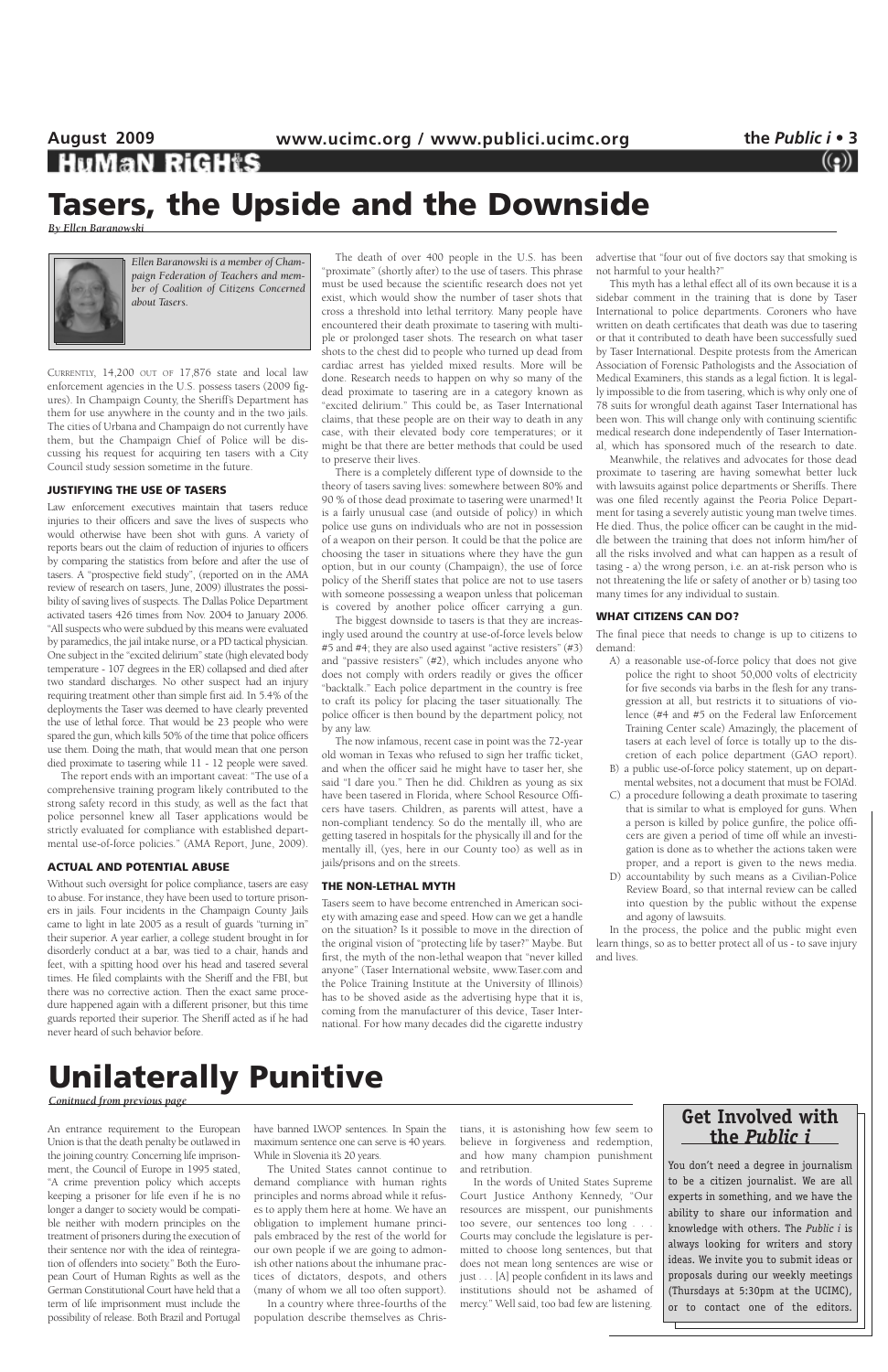

### **Safe Haven Tent Community Goes To Court**

### *By Brian Dolinar*



A CROWD OF APPROXIMATE-LY 20 people showed up in city court on July 28, 2009 to watch the proceedings in a case against Jesse Masengale, a member of the Safe Haven

Tent Community. After a group of homeless men and women had organized a tent city on the property of the Catholic Worker House in Champaign, two police officers arrived on the night of June 8 with a video camera to "investigate." When Jesse ques-

tioned their intentions, he was detained and given two city tickets.

In court, Judge Richard Klaus read a summary of the two charges against Jesse: obstructing and resisting Champaign Police Officer Erik Bloom from "documenting evidence," when he put his hands in front of a video camera after he was told not to; and assault for allegedly throwing a cell phone at Champaign Police Officer Gregory Manzana.

According to witnesses on the night of June 8, when officers Bloom and Manzana approached with a video camera, Jesse and two residential volunteers from the Catholic Worker House spoke to them. One of the volunteers told officers that the Catholic Worker House did not consent to a video search of the property. Officer Bloom quickly became disrespectful and said that he had been given permission to be there. This is when Jesse stepped in to

block the videotaping.

As Jesse was being detained, witnesses say he tossed his cell phone to one of the volunteers to document the officers who were beginning to get rough with him. The claim by police is that Jesse intentionally threw the cell phone at officer Manzana, thus constituting an assault.

Jesse asked the judge for a continuance until after the results of a grievance he has filed with the City of Champaign, but he would not allow it. The city attorney expressed her intentions to prosecute the case and Jesse pleaded not guilty.

Jesse was given another court date for September 2, 9 a.m. in Courtroom L.

Jesse does not have the option of a public defender. He faces up to \$1,000 in fines and possible jail time if he cannot pay them. It is clear that the local authorities would rather jail members of the homeless community at \$45 a night, than provide them with adequate housing. The city had the option of dropping the charges, but continues to waste taxpayer money on this frivolous case. Of course, these charges are not only against Jesse, but represent a prosecution of the entire Safe Haven Tent Community for trying to find a

solution to the growing problem of homelessness in Champaign.

Contact Champaign City Attorney Fred Stavins and tell him to drop all charges against Jesse Masengale (#09OV000914).

Phone: 217/403-8765 Fax: 217/403-8755 Or, legaldepartment@ci.champaign.il.us

An article by the Safe Haven Tent Community and an incident report of what happened on June 8 can be found in the

June/July issue of the Public i or at the IMC website:

ucimc.org/content/cu-tent-community

### **A Memorial for Archie Green: A Union Man, Laborlore Scholar, Folklife Advocate and Legend**

*By Ron Peters*

THIS PAST MARCH, ARCHIE GREEN passed away. He was 91. Archie collected and catalogued songs, poems, and stories produced by ordinary people that described their work experiences, and their lives as workers. He studied Library Science at the University of Illinois and worked as librarian at the Institute of Labor and Industrial Relations through the 1960s. Archie was an energetic and enthusiastic advocate for workers' culture. He coined the term "laborlore" which included all the things workers produced on how they related to their work and community environment.

Archie was fascinated by the stories workers told. He experienced this first hand on work sites. He joined the Civilian Conservation Corps in the 1930s, was in the Seabees in the South Pacific during World War II, and worked as a journeyman shipwright in the San Francisco shipyards in the post war years. He was a life-long member of the United Brotherhood of Carpenters and Joiners of America. He combined this experience with his life-long love of country and western music. In the merger of these he searched for and discovered troves of music composed by unnamed workers passed down from one generation to the next.

Archie earned a doctorate in folklore at the University of Pennsylvania. His dissertation was on the songs of Kentucky coal miners and was published in 1972 as *Only a Miner.* Archie went on to have a distinguished teaching career at the University of Illinois from 1960–72 and the University of Texas at Austin from 1975–82. His teaching inspired scores of his students to go out and search for folklore materials, and to advocate for the preservation and advancement of folklore.

Beginning in 1969, Archie lobbied Congress to create the National Folklife Center. In 1976, Congress passed the American Folklife Preservation Act, establishing the Center at the Library of Congress. In 2007, Archie was given the Living Legend Award by the Librarians of Congress at a conference sponsored by the American Folklife Center.

As a scholar, Archie has a long list of publications. His most recent in 2007, The Big Red Songbook, features the lyrics of 190 songs included in editions of the Industrial Workers of the World (IWW) Little Red Songbooks from 1909 to 1973. Archie inherited the project from John Neuhas, a machinist and IWW member who died in 1958. Archie vowed to complete the edition.

Archie Green was an effective teacher because he was always learning from his students. In 1973 in Washington, I sat in on a class Archie was teaching for a group of union leaders on labor music. The music he used was on tape as Archie was not a performer. He played a song he had recorded that had been written and performed by a member of the Operating Engineers Union. This union represents crane and heavy construction equipment operators. The song was titled, "Pan Man Joe". A pan man is the operator of a large machine called a pan which scoops up a large amount of earth or rock, and then dumps it in another nearby area. There happened to be in the class, a business agent from an Operating Engineers local. He said pan men were always on good terms with bull dozer operators. Dozers frequently have to push the pan machines through particularly hard ground in order for them to take on an adequate load. If the dozer operator doesn't like the pan man he'll hit the pan's back quite hard with the dozer blade, sometime shaking the pan man off his small seat at the controls. So on construction sites, pan men are usually quite deferential to dozer operators. Archie could take a little

story like this and later fashion it into some larger examples of how different groups of workers relate to each other because of some on-the-job requirement or interdependency. Archie showed an undying curiosity and respect for the experiences of working people as told through their stories. He was a good teacher because he was first a good listener.

> Jesse Massengale's next court appearance will be September 2, 9 a.m. in Courtroom L.

*Ron Peters is Professor Emeritus of Labor and Industrial Relations at the U of I, and former head of the Labor Education Program.*

### **THE PEOPLE'S COMMUNITY POTLUCK**

### **Sunday, September 6, 6–8 PM, Independent Media Center, 202 South Broadway, Urbana**

The idea behind the Peoples's Community Potlucck, a food-sharing communal gathering to discuss the economic and social problems in our community. The intention is to harness the talents and resources of local organizations and individuals to improve the conditions of working people, unemployed people, poverty-stricken people, and those who are physically or mentally unable to care for themselves. Given the sorry state of the economy and government economic policy over the past 8 years, which has been most concerned with the well-being of the very wealthy, organizations and individuals at the grass-roots level are going to have to use social consciences and talents to find ways of supporting the most vulnerable people in our communities because we cannot just rely on the new administration to turn things around. There must be pressure from the bottom up. We envision new local Social Forums as a stimulus for coordinated action and communication for a democratic, egalitarian political-economy. Movement and organizational activists are welcome to come and share their ideas and food with other socially conscious activists.

### **In Memoriam**

To honor the life and work of Archie Green, the School of Labor and Employment Relations and other campus units will hold a commemorative program, September 14, 2009, 7–9 pm., in the Wagner Education Center, 504 E. Armory St., Champaign.

The program will include the following:

- *How Archie Taught Us to Learn from Music—* Stephen Wade, Performer Writer and Folk Music Scholar
- *• Archie as a Trade Unionist—*Mike Munoz, Pile Driver and Union Activist
- *• Archie Green & Establishing the American Folklife Center—*David Taylor, Head of Research and Programs, American Folklife Center, Library of Congress
- *• Folk Music and Laborlore: Valuable Lessons for History—*David Roediger, Professor of History, University of Illinois UIUC

"The Fast Sooner Hound," one of Archie's favorite songs, will be performed by Stephen Wade to complete the program

A reception will follow the program. The event is free and open to the public.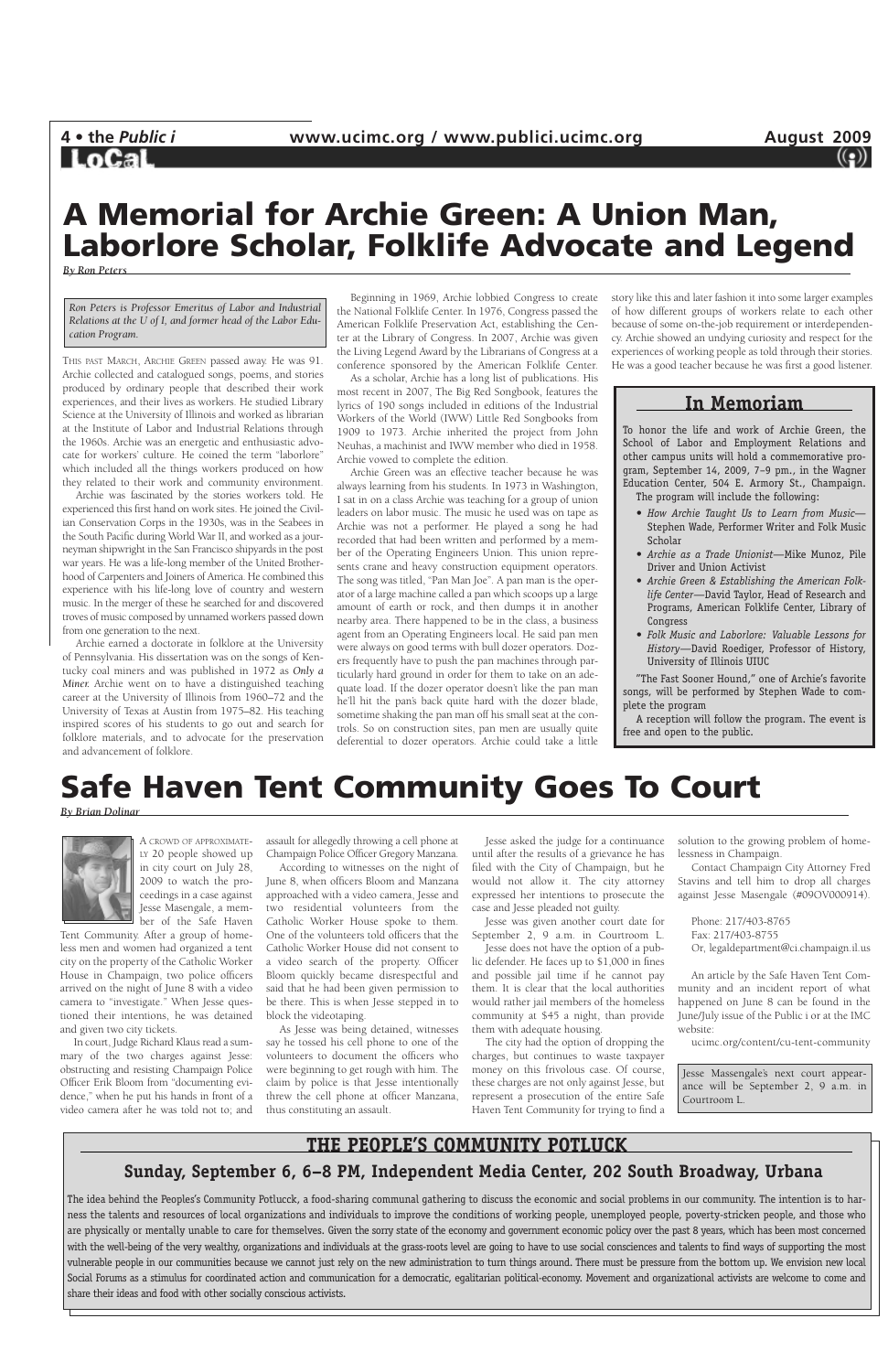# August 2009 **www.ucimc.org** / www.publici.ucimc.org the *Public i* • 5<br> **iNteRNaTioNaL** ((2)

CHINA HAS LOST A LOT OF BLOOD THIS MONTH, and as it continues to dribble red, the rest of the world is straining to understand China's inability to have anticipated and managed the situation. China is rife with ethnic conflict, and the clashes have grown increasingly brutal as the government fails to face the music and attempt to not only ease, but understand the roots of their own ethnic divides.

It is a complex state of affairs, where the majority Hans and the minority Uighurs are dissatisfied and feels that they are both the victim, and the scapegoat. The quarrel is the unfortunate product of a variety of factors that cannot be easily undone. For some time now, the Uighurs have criticized the Chinese government for suppressing their language, culture and religion. More recently, they have argued that the government has created policies that encourage the Hans to migrate to Kashgar, an ancient city where their civilization first began. As the Hans began receiving the more desirable state jobs, the Uighurs were forced to move elsewhere seeking employment. Hence a

kind of cross migration occurred. Once fairly separate communities began mixing and competing for the same jobs and houses, expectedly creating a tension that only takes a small spark to engulf in flames.

The Hans have issued their own grievances. They claim that the government gives the Uighurs unfair advantages on college placement exams. The Uighurs, like other minorities, are also exempt from the one child policy that

restrains the Hans. There is a general failure by both sides to find any sort of empathy to decrease their bitter sentiments, a result of the absence of any sort of local policy reform. Their prejudices have thrived under a Chinese government that has not fostered discussion between the two parties. Therefore the Uighurs, a Muslim population and Turkish speakers, are not fully accepted by a largely homogenous society.

The deadliest wave came at the beginning of the month in Urumqi, the capital of Xianjiang, when a group of frustrated Uighur youths viciously attacked a community of Hans. The clash took almost 200 lives, several of which were taken by the government troops' own gunfire as they attempted to intervene. Several days later, the two sides began brutally assaulting each other once again, this time at a factory in coastal China. Again, hundreds were killed, many injured, and the government could only offer an explanation that it was a misunderstanding, the director of the Foreign Affairs Office comparing it to a quarrel between husband and wife. However, this has proven to be a marriage of inconvenience as uprisings continue to take the lives of civilian non-combatants. Any violent outbreak by one party is quickly justified as a response to another and the aftermath largely consists of pointing fingers and counting casualties.

As the aggressive emotions continue to boil, the Chinese government continues to offer such absurd defenses in order to ease the discomfort their international cohorts and potential business partners. Most recently Beijing has denounced a Uighur activist, Rebiya Kadeer, for traveling to Japan. China's Vice-Foreign Minister, Wu Dawei claims she is one of the reasons for the bloodshed, evidently worried that she might spread awareness of China's oppression of the Uighurs. She has made several statements denouncing her government, claiming that they are responsible for several thousand people disappearing in the Xinjiang region one night without any explanation.

This testimony will undoubtedly attract the international spotlight, and China is anxiously trying to attain a conversation with Japan's ambassador to reduce any distraught feelings. They are pulling for an image that would have us believe this is merely a blip in the radar, that it is not a human rights concern, and more importantly that they have it all under control. But, this does not appear to

be an isolated incident to be brushed off by history. The fight between Uighurs and Hans is very relevant, a devastating result of the economic crisis and intolerance that has now erupted given China's failure to integrate its minorities into a diverse, accepting society.

And so, the situation continues to evolve and the government will spin it how it sees fit, reducing the killing to mere quarreling and hand slapping between neighbors. But, the conflict between the

Hans and Uighurs, like many ethnic disputes, has deep roots and deserves a more profound analysis of historical and cultural differences, geo-politics, and the kind of mediation that can only come about when a government comes to terms with its own internal flaws. These issues are not new skeletons in the closet for China. A bitter history with the Tibetans and the exiled Dalai Lama bears a striking resemblance to the recent unrest, the Tibetan criticisms against the government nearly one in the same with the Uighurs'. A resolution would entail the regime taking a long gaze in the mirror, not to mention an intense redistribution of governmental priorities.

China's heavily nationalized business sector has helped it rest softly on a cushion of bank reserves and foreign government bonds during the current economic crisis. China is certainly viewed by the US and much of the developed world as a necessary ally for their own respective survival. Thus the international community is able to comfortably

ignore humanitarian issues occurring underneath a façade of international business diplomacy. Indeed, it is hard to condemn a country's government for disregarding civil rights when you are in severe debt and in need of a helping hand. Beggars can't be choosers.

This seems unlikely at this point in time because of China's fat wallet and the US's unwavering duty to chase it. At the moment it is only a concern, largely overshadowed by more important political necessities. Still, given President Obama's alleged diplomatic savoir-faire, our future relationship could definitely benefit from a shared concern for internal affairs as well. Obama surely knows a thing or two about how to integrate minorities and organize communities peacefully. The future will remain unknown, but as history shows us this kind of ethnic hatred is best not to be underestimated or ignored. While the President smiles and shakes hands with our Chinese allies, he may want to be checking to see if there is blood on them.

## **Ethnic Violence in China: A Conflict Under Wraps**

*By Brady Collins*



*Brady Collins is a student and a Civic Leadership Fellow at the University of Illinois, studying Economics and International Studies. The following is his first article for the* Public i.

### **Folk & Roots Fundraiser**

Music for the Young and Young at Heart is the theme of the upcoming fundraiser for the Champaign Urbana Folk and Roots Festival. The fundraiser will take place Sunday August 23rd Noon to 8pm at Channing Murray Foundation and the Red Herring Coffeehouse located at 1209 West Oregon, Urbana. Donations will gladly be accepted at the door. The festival itself is scheduled for September 25th and 26th in and around downtown Urbana.

For the latest updates go to www.cufolkandroots.org

Contact Ed Hawkes at: oltime1@att.net, or phone 217-493-4654 for information.

### **AmeriCorps Positions at UCIMC**

We are excited to announce that the UCIMC is hiring for 8 full-time AmeriCorps volunteers starting this fall!

We are accepting applications for: News Media (including the Public i and WRFU) Coordinator, Building Management, Books to Prisoners Volunteer Coordinator, The Bike Project Volunteer Coordinator, Web/Technical Projects Developer, Performance Venue Coordinator, School for Designing a Society Program Coordinator and Gesundheit Institute Program Developer.

The deadline for most of the applications is August 21. All the job descriptions are available at: http://ucimc.org/content/ucimc-hire-8-state-americorps-fallapplications-requested.

Contact Nicole Pion for more information: Nicole.pion@gmail.com

### **Afghanistan Article Clarifications**

*By Shaheen A. Shorish*

I would like to express my gratitude to the Public i for allowing Margaret Fitzpatrick to highlight the problems taking place in Afghanistan in her article "Afghanistan, a Beautiful Place Now Covered in Landmines". However, there are some inconsistencies within the article that need to be addressed.

To clarify, the article stated that my family and I were on the last commercial flight to leave Afghanistan. While that was true in 1978, flights have since resumed. The statement that the Taliban proved "more divisive and destructive than any previous tyranny" is perhaps careless. While they have proven themselves ruthless oppressors, it minimizes the human rights abuses that occurred during the Soviet invasion and ignores the corruption under President Daoud.

While the "six degrees of separation" network did ultimately lead my aunt, Dr. Zieba Shorish-Shamley, to a cooperative endeavor with the Feminist Majority, it is important to distinguish the fact that she had already established her non-profit organization, WAPHA (Women's Alliance for Peace and Human Rights in Afghanistan) several years prior. Additionally, the Tajik versus Pashtun mentality described by Fitzpatrick I find to be detrimental to the healing of the country.

As for the specific dates mentioned, I was attached to HC-4 in 1991, not 1990, which was the year I joined the Navy. I was deployed for the third campaign of the Gulf War in August of 1992. I appreciate the *Public i* for giving me the opportunity to bring these issues to light.

Riot police confront a Uighur demonstration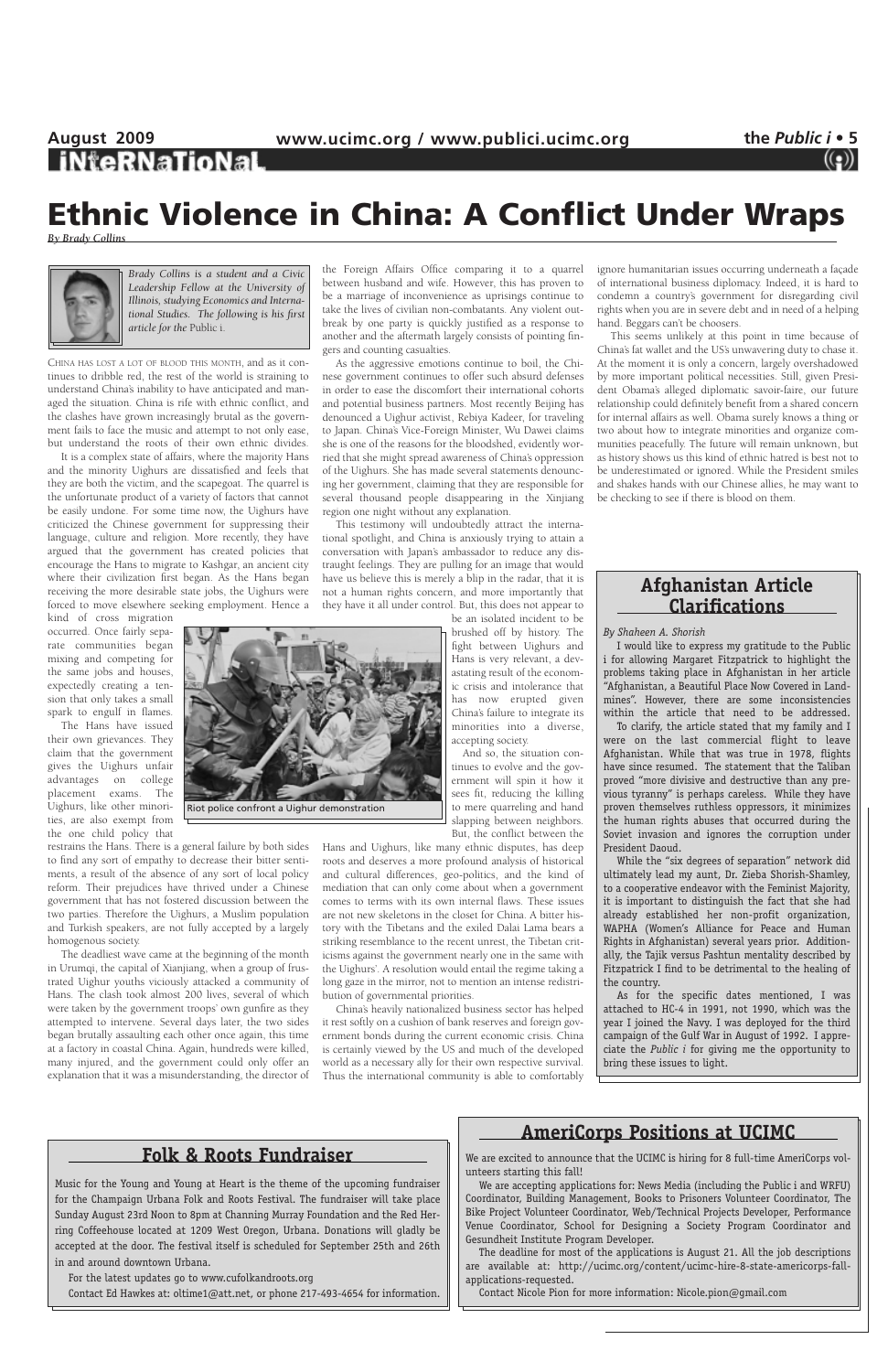### **The French Left And The 2009 European Elections**

*By Belden Fields*



INTUITIVELY, GIVEN THE ROTTEN STATE of the capitalist economy in this period, one might have predicted that the voters in the 2009 election for the European Parliament, the only institution that is directly elected by popular vote in the highly bureaucratic European Union (EU), would have punished the Right for its direction of the economy.

With the sole exception of Greece, European voters did exactly the opposite. A majority of them voted for the Right and against the Left.

#### **THE ELECTION AND ITS RESULTS**

Although France has a multi-party system, sustained by a history of diverse ideological orientations and an element of proportional representation in the electoral system, traditionally two parties have been dominant in the past two to three decades. The two dominant parties have been the UMP (Union pour un Mouvement Populaire), the conservative or right-wing party now headed by President Nicolas Sarkozy, and the Socialist Party, now led by Martine Aubry. The Socialist Party has not held the presidency since the two terms of Francois Mitterrand from 1981- 1995. The party has, at times, been strong in the National Assembly, and is very strong at the local levels. It has a majority in 20 of the 22 regional councils, and controls many municipalities, including Paris. But it has not been able to translate that strength into control of the national presidency. At the European level, it did exceptionally well in the last elections for the European Parliament, gaining 28.9% of the votes. It should be understood that no party gets over 50% of the votes in these multi-party elections.

But in the European elections in June of this year, the vote for the Socialist Party fell by almost 50% to 16.48%, while Sarkozy's UMP and it's coalition partner, the Nouveau Centre, got 27.87% of the vote. The combined percentage of all of the Left, and I am excluding the environmentalist ticket, was only a total of about 29%. The Greens, called *Europe Ecologie* and led by Daniel-Cohn Bendit (known as 'Dany the Red' during the 1968 student uprising for which he served as a catalyst) received 16.28% of the vote and wound up with 14 of France's 72 seats, the same number as the Socialist Party. These elections were a stunning gain for the Greens, as well as being huge success for Sarkozy's UMP that won 29 seats. This is very ominous for the Socialist Party that must face regional elections next year where its majority control at the regional level will be at risk.

#### **WHY DID THIS HAPPEN TO THE FRENCH SOCIALISTS?**

The answer cannot be sought uniquely within France because the Right beat the Left in almost all of the countries of the EU. Part of the reason has to be that the Left is simply not convincing the voting public throughout Europe that they have a program and/or a sufficiently competent list of candidates that can deal with the complex issues, like the economy and immigration. Some of it certainly is a backlash against immigration and the feeling that the Left is too sympathetic with immigrants and their cultures and too soft on crime. Indeed, it is fair to say that the major reason that Sarkozy rose to where he is was his tough law-and-order line on immigrant youth when he was Minister of Interior, and thus head of the National Police. The issues of race and cultural differences have been played skillfully by politicians on the Right throughout Europe.

But there are also issues specific to France. The French Socialist Party has become a bit like the British Labour Party in that it has lost a sense of vision. In the 1970s, while it was still obliged to share the space on the Left with the Communist Party and the former Parti Socialist Unifie (PSU), it was forced to negotiate with them to come up with common programs for substantial change. After the severe decline of the Communists and the disappearance of the PSU, the imperative to define itself programmatically seems to have dissipated. It has relied too heavily upon "party loyalty."

A related problem is that the party has been factionalized around specific personalities. That was even true back in the 1970s and 1980s when I did much of my research on the French Left. It took a very skilled politician, François Mitterrand, to both work the party internally and appeal sufficiently to the voters to capture the big prize in French politics, the presidency. But Mitterrand was at once pragmatic and programmatic in his approach to politics, and he was skillful in his maneuvering with the Communists, which he helped weaken (e.g., by joining with the Right in portraying them as racist) after the coalitions were no longer useful to the Socialists. On the other hand, prominent members of the PSU were simply absorbed by the Socialist Party.

Yet another problem for the Socialist Party has been that many of its traditional voters, middle-class people like teachers and other professionals, just deserted it in these elections. Some simply abstained. There was an unusually high 59.35% abstention rate of eligible voters in this election. Polls have found that a disproportionate number of these people were usual Socialist Party voters. But the party was not giving them much except the usual pretty faces to vote for. So, why do it? Why vote at all if you don't like what the others are offering either? The Socialists were not the only ones turning off the voters, however, even on

the Left. A friend of mine who always had voted Communist was in a quandary and asked me, an American, for advice as to whether to vote or abstain. No party seemed to offer anything to the majority of eligible voters.

One party, however, did offer enough to pull some voters away from the Socialists. That was the Greens. One might think that the Greens would be too specifically issue-oriented to have that much appeal. But the French Greens are more than a single-issue group. Rather, they see the ecological approach as a lens that captures a whole host of problems that transcend the traditional right-left cleavages and that transcend national boundaries. Cohn-Bendit himself manifests this. He holds dual French and German citizenship and he has been a German representative to the European Parliament prior to his successfully running for the seat in France. In 2002, he was elected co-president of the Green Parliamentary Group in the European Parliament.

Cohn-Bendit also crosses the Right-Left divide and has compared himself to Obama as a unique change agent. Though he comes out of a very radical left-anarchical past in the 1960s and 1970s and still retains very "left" positions on what we Americans call "social issues" and on immigration, he supported military action in Bosnia and Afghanistan and he has been very open to free markets, including a willingness to consider privatizing the extremely efficient French railroad system. Furthermore, he has maintained very good relations with President Sarkozy himself who both calls him on the phone periodically and invites him to his office. Very recently Sarkozy has even begun to adopt the Green's environmental rhetoric. It is obvious that Cohn-Bendit's "beyond the traditional politics" aura has appealed to a lot of voters, including some more conservative centrists but, unfortunately for the Socialist Party, to some of its usual voters as well. After all, that was just the intention. There was also a bit of the cult of personality here, both because of Cohn-Bendit's very daring actions and image in the 1960s and his charismatic media presence.

While Cohn-Bendit helped to give rise to a kind of French "New Left" in the 1960s, he may now be helping to definitively do in the one remaining sizeable structure of the Old Left in France. Of course, those in the small parties to the left of the Socialist Party, which managed to win 5 seats in the European Parliament, will not shed any tears over that party's demise. But neither will they embrace the triumph of 'Dany the Red' morphed into 'Dany the Free Marketeer.'

Next year's regional elections in France will be particularly significant in framing the ideological spectrum of French domestic politics.

### **The Front Lines In Honduras**

*Belden Fields is a political scientist who has written books and articles on the French Left from the 1960s through the 1980s. He was in France last June during the European Parliamentary elections.*

*By Bill Taylor*

TWO YEARS AGO, A COOPERATIVE effort between our local Primary Communications Project and el COPINH, an indigenous peoples' organization in La Esperanza, Honduras, built a powerful AM radio station to enable the Lenca Mayans to communicate their ideas. Honduras is signatory to an international covenant granting certain rights to native peoples, among which is free speech. It's unusual these days to build a

new AM radio station, but with AM's ability to penetrate into the isolated mountain valleys where many Lencas live, it was the best technology; so el COPINH sought and was awarded a license for La Voz Lenca AM, a one kilowatt station which serves a good part of western Honduras where the Lencas live… and, it's the sister station to WRFU, Radio Free Urbana.

I've been going to La Esperanza every so often to keep the transmitters running and make some improvements, so I had scheduled a trip for this summer… But when I arrived this time late in the afternoon of June 25th, I'm met at the bus station by my friends Justo Sorto and Jorge Ramos. "Have you heard about the conflict?," Justo asks. Immediately, my mind flashes to the internal conflicts that are all too common in community *Continued on next page*



*Bill Taylor lives at the Kalyx Center in rural Piatt County. He has worked since 1988 in solidarity with various Central American groups to improve radio communications. Planning of La Voz Lenca started in 2002, major construction in 2007, and sustaining engineering is ongoing to this day. Contact bill@radiopcp.org*